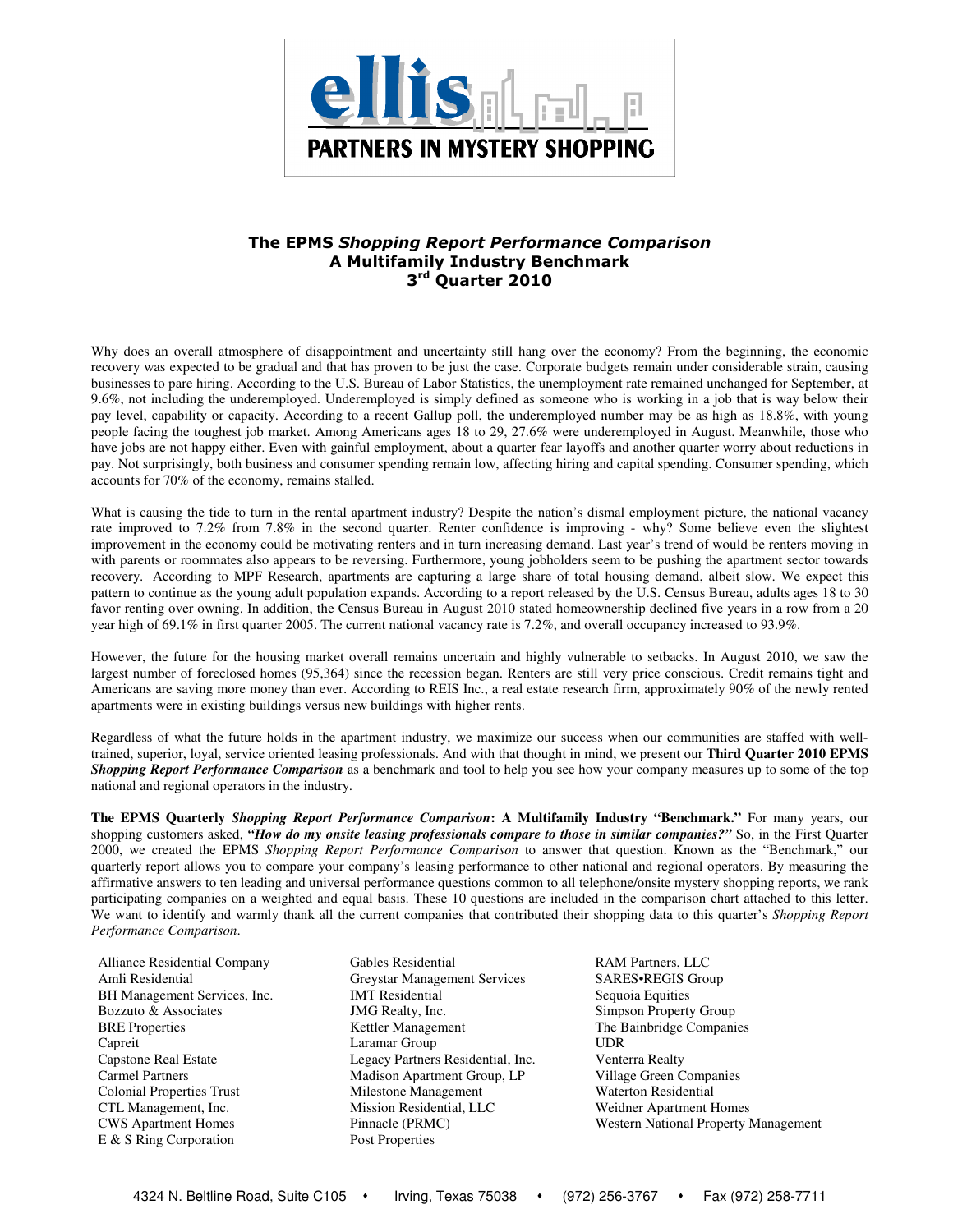The EPMS Quarterly Shopping Report Comparison (Benchmark) employs not only the historically utilized average scoring calculation method for rankings but also a secondary Standard Deviation component. Standard deviation is easily explained as the measure of how much the data in a certain collection (i.e. individual Benchmark scores from each considered shop) are scattered around the average (your calculated benchmark percentage score for the quarter). The more tightly clustered the individual scores are, the lower the standard deviation. A higher standard deviation means that the scores are more widely scattered. For the purpose of the Benchmark report, the lower the standard deviation, the better. What this means for you is that your ranking in the Benchmark is still primarily determined as it always has been, by your Benchmark average score based on the answers to the 10 key questions on full shops conducted for that time period. In other words, if your overall Benchmark percentage outscores all other participants for the quarter, you will still earn the top spot! However, for cases where ranking companies share an average Benchmark score rounded to an identical full percentage point, we have implemented the Standard Deviation calculation as a second step in the process. For participants with the same average score, the one with the lowest Standard Deviation will place higher in the rankings.

### **Overall Average Takes a Slight Dip**

Below is an 11 year summary of the third quarter benchmark averages as well as the highest and lowest average scores of the participants. The overall average took a slight dip this quarter, breaking the rising trend that has been in place since 2005. **The high decreased slightly as compared to 3rd Quarter 2009 but the low increased by 3.11%.**

| <b>Third Quarter</b>                   | <b>Overall Average</b> | High  | Low      | <b>Total Shops</b> |
|----------------------------------------|------------------------|-------|----------|--------------------|
| $3rd$ Quarter 2010                     | 90.8%                  | 96.7% | 80.8%    | 3,781              |
| 3 <sup>rd</sup> Quarter 2009           | 90.8%                  | 97.3% | 77.7%    | 4,320              |
| $3rd$ Quarter 2008                     | 88.2%                  | 96.3% | 71.0%    | 5,344              |
| 3 <sup>rd</sup> Quarter 2007           | 85.9%                  | 95.7% | 68.2%    | 5,242              |
| $3rd$ Quarter 2006                     | 84.4%                  | 92.5% | 72.9%    | 5,001              |
| 3 <sup>rd</sup> Quarter 2005           | 83.5%                  | 95.6% | $60.5\%$ | 5,256              |
| $3rd$ Quarter 2004                     | 85.5%                  | 94.7% | 75.5%    | 4,879              |
| 3 <sup>rd</sup> Quarter 2003           | 86.1%                  | 94.1% | 73.5%    | 5,103              |
| $3rd$ Quarter 2002                     | 82.6%                  | 90.3% | 69.5%    | 2,434              |
| $3rd$ Quarter 2001                     | 80.3%                  | 94.3% | 66.0%    | 2,066              |
| $3^{\text{rd}}$<br><b>Ouarter 2000</b> | 76.8%                  | 83.4% | 56.2%    | 1,606              |

Consistency, determination and raising the bar are mantras that we continue to hear from our top performers. This quarter's high scores are reflective of their dedication to improvement. This quarter's overall average of 90.8% ties for the highest overall average in the third quarter in the history of the benchmark.



**GABLES RESIDENTIAL claims the TOP POSITION once again with an average score of 96.71%!** (97% standard deviation percentage; 8.17 standard deviation). **Sue Ansel**, Executive Vice President / Chief Operating Officer, shared these comments about her team's performance,

*"Congratulations to the entire Gables onsite team for another wonderful performance in the Ellis Partners in Mystery Shopping Benchmark comparison. It takes dedication from every team member on a daily basis to deliver consistently great results. I am proud of the commitment of our team to great customer service, outstanding curb appeal and professional salesmanship. Your dedication to these principals is evidenced by our success. Thank you for the truly great work you do every day."*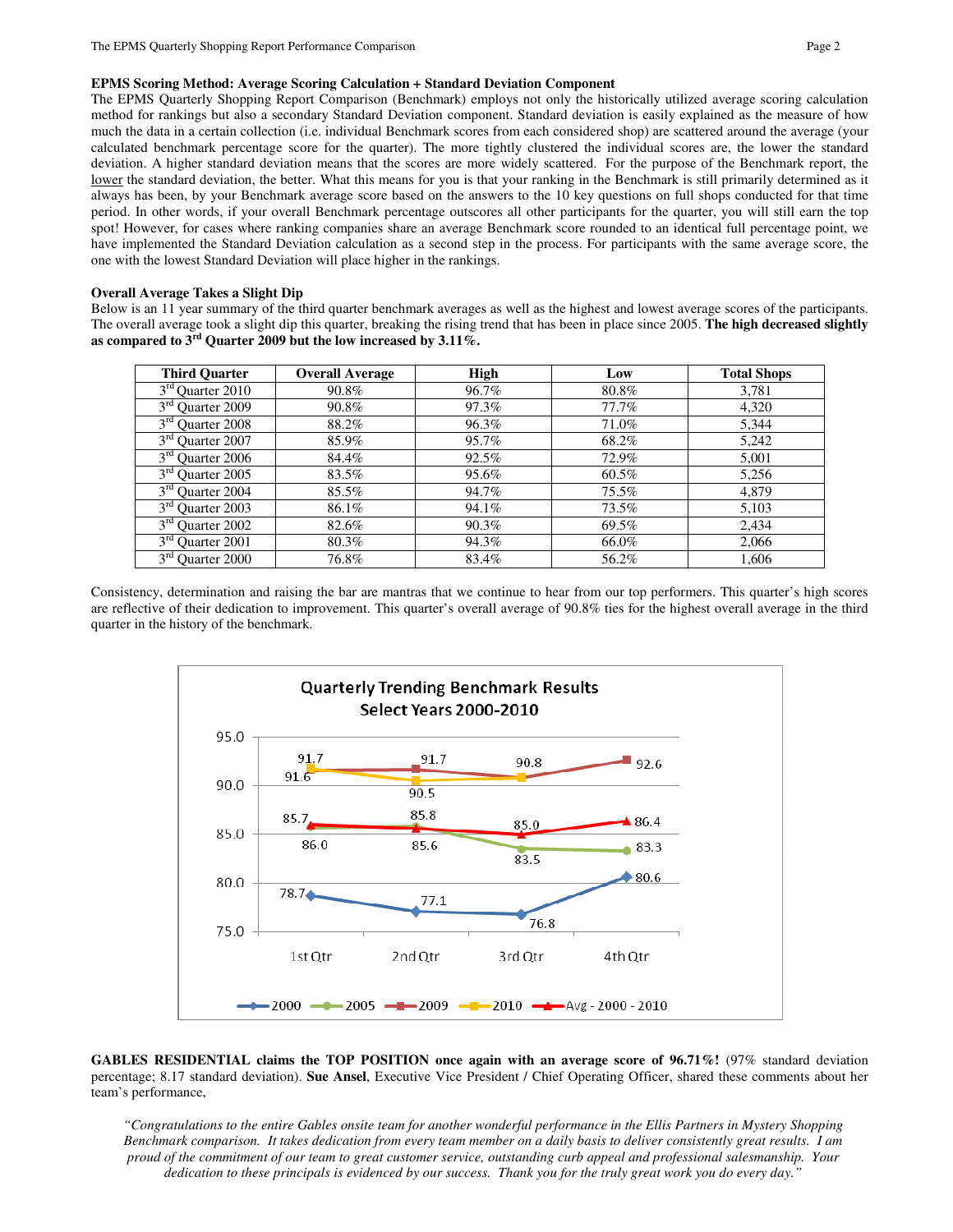In SECOND PLACE with an average score of 96.41% is POST PROPERTIES, INC. (96% standard deviation percentage; 6.20 standard deviation). Executive Vice President, **Jamie Teabo**, shared these remarks,

*"We are thrilled with our placement this quarter!!! We strive to achieve consistency in our presentations and processes and our results on the standard deviation scoring show our efforts are working. We could not be prouder of our onsite associates."* 

**WESTERN NATIONAL GROUP takes the THIRD PLACE position with an average score of 96.45%.** (96% standard deviation percentage; 9.30 standard deviation). **Laura Khouri**, President, commented about her team's achievement,

*"I am so proud of our team to have finished in the top 5 again! Our associates continue to focus on caring and connecting with our prospects and residents to take customer service to the next level. It is this type of hard work and dedication in each of our team members that allows us to succeed consistently and achieve our goals. Congratulations, Team!"* 

**In FOURTH PLACE with an average score of 95.79% is AMLI RESIDENTIAL.** (96% standard deviation percentage; 10.21 standard deviation). Senior Vice President, Education, **Carol Gardner**, proudly stated,

*"We are so excited about our ranking in the EPMS Benchmark Report this quarter! Our Leasing Consultants continually strive for excellence, and the shopping reports help keep us focused on what is most important to our prospects. We use this ongoing feedback as a way to improve and hone our skills. It is always a goal to be near the top in the rankings and achieving this makes the hard work worth it!"* 

**Congratulations to MISSION RESIDENTIAL for achieving the FIFTH PLACE position. This is their first time placing in the top five with an average score of 94.52%. (**95% standard deviation percentage; 6.70 standard deviation). **Cecille Santos**, Vice President Marketing & Training, shared these remarks,

*"This is the first time Mission Residential has been in the top five and we are so very proud of all our team members for expressing their passion to help customers find their next home during the leasing process. It is this very passion that has allowed us to rank in the top five, in addition to the hard work of all our onsite team members, Training and Development Team, Regional Property Managers and Mission Residential Mentors. We are honored to be working with each and every one of you. Congratulations, Mission Team"!* 

#### **A Day in the Life of Today's Leasing Professional**

When you have worked in the property management industry for many years, you take for granted its learning curve. You may think that most employees will learn as they go, and you quickly forget the struggles and pains you faced when beginning your new career path. After gaining feedback from various new hires over the course of a year, you may suddenly realize that you need to provide more training. The job description for a Leasing Professional, regardless of company, is basically the same. Their role encompasses sales, customer service and marketing skills, with the primary responsibility to lease apartments. Yet, the demands on today's Leasing Professionals far exceed these three core responsibilities.

Then, we all add in another layer—**technology.** Leasing Professionals use technology on a daily basis. Here, learning by trial and error generally fares badly. One missed entry, a single error, or a misunderstood statistic can throw a report off, ruining someone's day, even from thousands of miles away. Mistakes made as a result of a lack of training can cause frustration for the new employee who wants to be productive, and if they are not, they will become discouraged and move on. This is particularly true for top talent.

The number of technology related systems onsite varies but according to industry experts averages around six. This means at a minimum, six different technology systems need to be trained. Based on the interviews we conducted with our top five benchmark performers, this number is expected to increase. Here is a brief list of existing onsite technology as well as the process it replaced:

| <b>THEN</b>                       | <b>NOW</b>                             |  |  |  |  |  |
|-----------------------------------|----------------------------------------|--|--|--|--|--|
| Key Box                           | Key Tracking System                    |  |  |  |  |  |
| Rent Box                          | Online Rent Payment System             |  |  |  |  |  |
| Written Service Requests          | <b>Resident Portals</b>                |  |  |  |  |  |
| Classroom Training                | <b>Online Training</b>                 |  |  |  |  |  |
| Weekly/Daily Rent Adjustments     | Revenue Management System              |  |  |  |  |  |
| Weekly Employee Timesheets        | <b>Online Payroll System</b>           |  |  |  |  |  |
| Employee Training (sign up / log) | LMS (Learning Management System)       |  |  |  |  |  |
| Type Lease Paperwork / Review     | Lease Software / Online Process        |  |  |  |  |  |
| Advertising updates / Call Rep    | ILS (Internet Listing Service) Updates |  |  |  |  |  |
| <b>Handwritten Guest Cards</b>    | Digital Guest Cards                    |  |  |  |  |  |

When you consider the time associated with each one, you begin to wonder how they manage it all with such ease. But do they? Certainly, no generation is more at ease with online, collaborative technologies than today's "digital natives". They have never known life without the Internet. However, how much technology is too much, even for them? When does technology become a barrier between the Leasing Professional and the customer?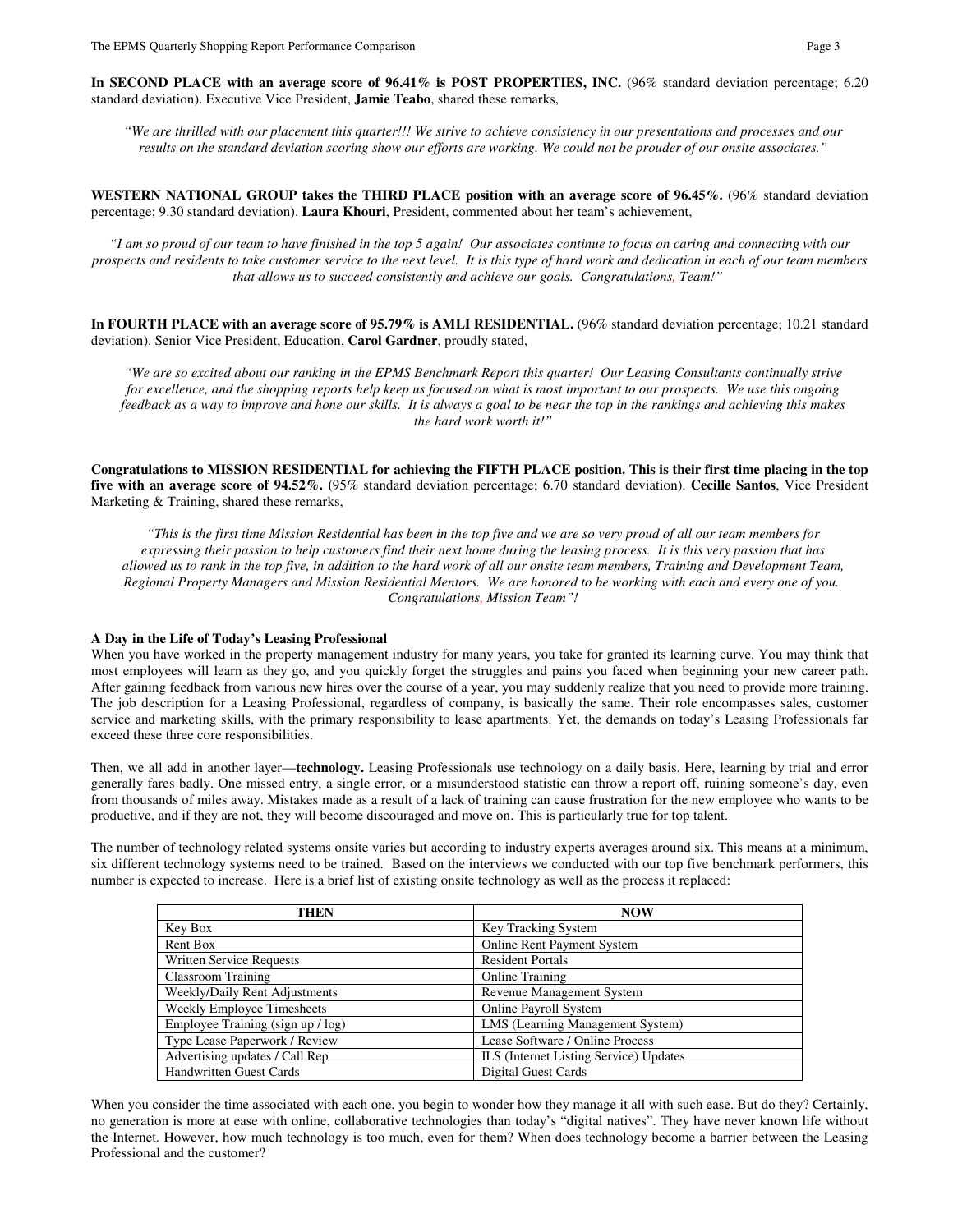### **Is It Always a Good Fit?**

When introducing new technology, the learning curve encompasses a period of misunderstanding, misapplication, and often misuse before the adoption yields long term benefits. For your training team, new technologies mean updating training materials, building more time into a training schedule, and fielding questions over the new system and its implementation. How much training, how soon, and how often training will take also must be determined. More often than not, this new technology is intended to save time and provide more information to "somebody". But what impact is all of this new technology having on "today's" Leasing Professional? Are our team members effectively balancing the ever changing technological advances with their ultimate goal of leasing apartments?

Even when intentions are good, there are times when the technology does not fit. One company we spoke with shared their experience of changing from a paper guest card to a digital guest card. The expectation was that it would save time and reduce paper cost/waste. After the training and roll-out was complete, they found that it was negatively changing the relationship between the Leasing Professional and the customer. This was reflected in their shopping reports. The majority of Leasing Professionals did not demonstrate a strong ability to make this process seamless and rapport was not being created. For some, it was simply the fact that they were not as comfortable using the keyboard as many had thought they would be, still others had difficulty focusing on the customer while moving from one entry screen to the next. The end result was that the intimacy was lost by the barrier the computer and process placed between the customer and the Leasing Professional. What did they do? They returned to the old way of doing business because it worked. They expect to reintroduce this technology in the future but for now, the results are proving that the "old way" still works best for their Leasing Professionals and the customer.

#### **What Do Industry Experts Had To Share on This Topic?**

Do we really understand the daily demands placed on "today's" Leasing Professional? Has all of this technology freed up their time or created more work? Are we trying to transform sales professionals into data entry clerks? Can they really be good at both? Who is benefiting from all of this technology? Read what our industry experts had to say:

- "We do not feel that that the Leasing Professional is overwhelmed by the amount of technology we have in place. The use of systems such as a call center has freed up their time, allowing them to focus on the face to face interaction with the customer."
- $\triangleright$  "The downside of technology is that we rely on it to do the work for us. If it breaks down, we can become paralyzed. Those who have been in the business can probably fall back to a manual process and make it work. However, a new employee who is dependent on the technology may struggle."
- $\triangleright$  "This business will always require human interaction. It is concerning that we are creating a generation that may find it difficult to communicate with people face to face. They are more comfortable with sending an email or texting."
- $\triangleright$  "Typically, 10% of Leasing Professionals are good at both paperwork and sales. Since most of our information is now in "real" time", one entry mistake can have a negative impact on multiple levels. We wonder if there will come a point when one person will be the face to the customer and another will be entering data in the back room. Are we trying to fit a round peg into a square hole?"
- Eeasing someone a home is a major financial commitment and will always need some sort of human interaction."
- \* "Residents are benefiting from this new technology. They demand it! They want to go online to place a service request, lease an apartment and pay their rent using their iPhone."
- Fechnology has changed our mindset. Instead of just focusing on the leasing process, our employees are focused on overall service. These programs reduce time for day to day tasks and allow us to spend more quality time with the customer."
- $\blacktriangleright$  "Everyone benefits from technology! Upper management has more visibility daily into trends, the employee can function more efficiently, and the customer has increased options and flexibility."
- $\triangleright$  "We have realized that timing can have a huge impact on successfully rolling out a new technology. We make a conscious effort to not roll out any new programs during our high traffic season."
- $\triangleright$  "We have been adding new technology onsite for the last five years, so learning a new system is now simply routine for our onsite associates. They are comfortable with using new systems as a benefit to manage the business more effectively and efficiently. The added technology allows our site teams to spend more time servicing our residents."
- "Ample time is given to the identification of technology solutions to ensure we select the best products available."
- There is an incremental cost to adding new technology but the benefit of providing our associates with more time for value added tasks outweighs the initial cost."
- Fechnology can be a distraction but if you fail to learn it, you will fail to earn! Then you get moved out with the rest of the outdated equipment."
- "There is nothing wrong with technology. It is how you use it that makes the difference."
- $\triangleright$  "The benefit of technology is all contingent on how well the end user understands and utilizes it."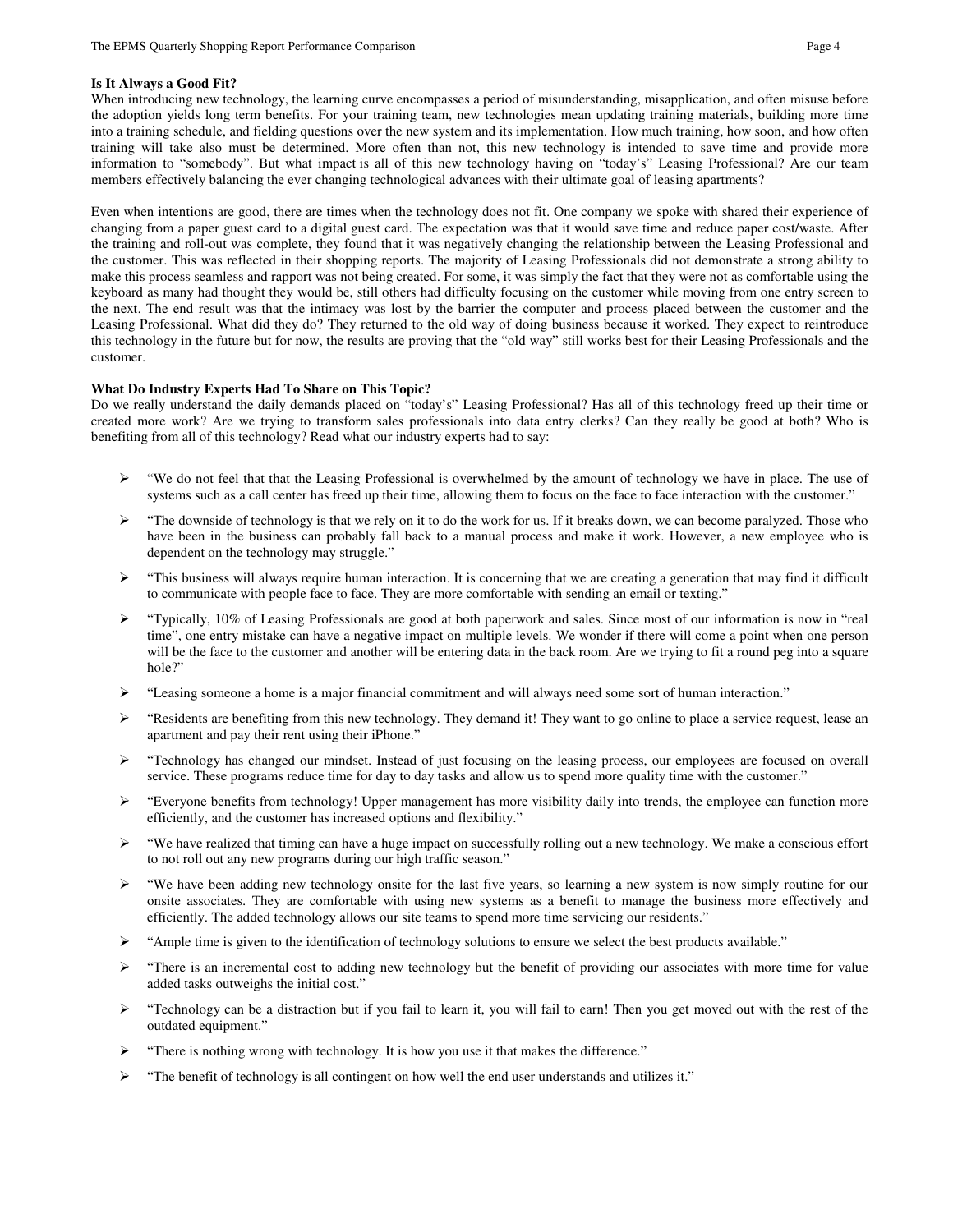## **Does One Per One Hundred Still Work?**

Is this a conversation that is taking place in backroom meetings? Clearly, today's customers demand more than they did five to ten years ago. Technology allows them to move faster as well, while expectations increase. Does the age-old theory of staffing one person per one hundred apartments still work? Certainly, from a cost savings perspective we would like the answer to be "yes" but are we being honest with ourselves? Technology is only as effective as the people who enter the information. If they are as stretched as Gumby, does this adversely affect the customer relationship? This was not a question posed during our interview but remains a valid question. If a community does not have the manpower to properly use these tools, can its real power be realized?

The real power of technology is not that it can make the old processes work better but that it enables a company to break old rules and create new ways of doing business. This is evident in the role that the Leasing Professional plays, which has clearly changed over the years. They no longer just lease apartments and provide service to the customer. Many Leasing Professionals have evolved from transactional selling to become managers of customer relationships, and technology has played a role in this transition by facilitating interactions, building stronger customer relationships and allowing easier access to sales and market information. Technology is thus increasing the efficiency and effectiveness of the Leasing Professional through their ability to improve communications between themselves, the company and their customers.

We thank you for your participation in the quarterly survey. We appreciate the feedback that you provide to make this report informative and a reliable resource to fellow industry peers. We hope you will find Ellis, Partners in Mystery Shopping to be not only the finest source for mystery shopping but also a training resource for your organization. Additional support and information can be found in "Resources" offered on our website, www.epmsonline.com.

Sincerely,

Joanna Ellis

Joanna Ellis, CAPS President jellis@epmsonline.com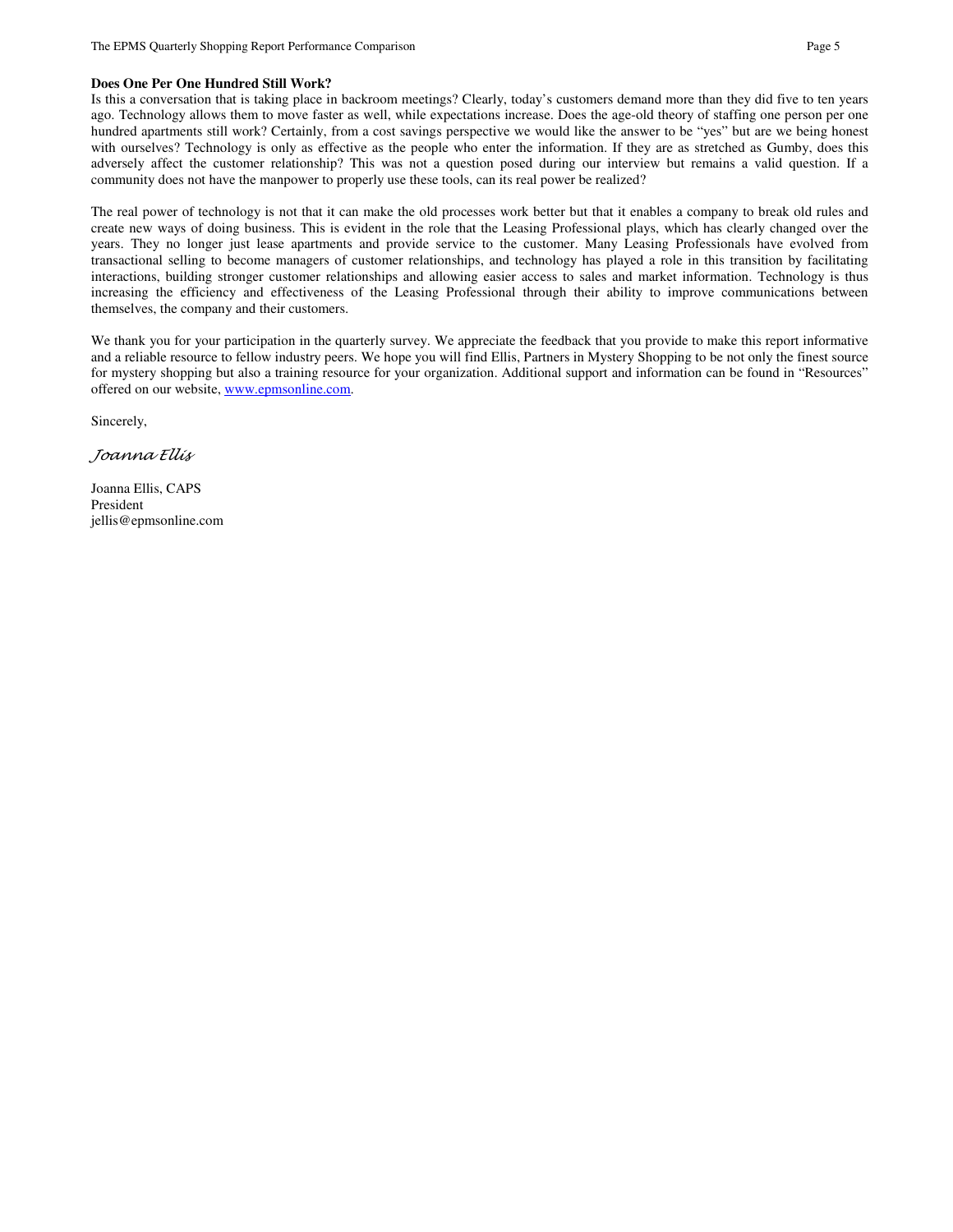

# **SHOPPING REPORT PERFORMANCE COMPARISON THIRD QUARTER, 2010MULTIFAMILY INDUSTRY BENCHMARK**

|                                           | <b>TELEPHONE</b><br><b>ON-SITE</b><br><b>PRESENTATION</b><br><b>PRESENTATION</b> |                                       |                           |                                                   |                                    |                         |                                       |                             |                                 |                            |                                                   |                               |                          |                                     |                                                                     |
|-------------------------------------------|----------------------------------------------------------------------------------|---------------------------------------|---------------------------|---------------------------------------------------|------------------------------------|-------------------------|---------------------------------------|-----------------------------|---------------------------------|----------------------------|---------------------------------------------------|-------------------------------|--------------------------|-------------------------------------|---------------------------------------------------------------------|
|                                           | Q1<br><b>Set Appt</b>                                                            | Q <sub>2</sub><br>Telephone<br>Number | Q3<br>First<br>Impression | Q4<br>Identify<br><b>Specific</b><br><b>Needs</b> | Q5<br>Discuss/<br>Show<br>Property | Q6<br>Apt.<br>Condition | Q7<br>Feature/<br><b>Benefit Sell</b> | Q8<br>Overcome<br>Objection | Q9<br>Ask for<br><b>Deposit</b> | Q10<br>Lease from<br>Agent | <b>CLIENT</b><br><b>OVERALL</b><br><b>AVERAGE</b> | <b>STD</b><br><b>DEV</b><br>% | <b>STD</b><br><b>DEV</b> | <b>Alliance Residential Company</b> | <b>Participating Companies</b><br>Legacy Partners Residential, Inc. |
| <b>QUESTION</b><br><b>OVERALL AVERAGE</b> | 94.71%                                                                           | 84.85%                                | 94.21%                    | 91.91%                                            | 94.79%                             | 94.98%                  | 93.57%                                | 96.69%                      | 71.81%                          | 90.14%                     | 90.77%                                            |                               | 14.65                    | <b>Amli Residential</b>             | <b>Madison Apartment Group, LP</b>                                  |
| <b>Gables Residential</b>                 | 98.84%                                                                           | 93.64%                                | 97.40%                    | 97.69%                                            | 98.55%                             | 98.55%                  | 98.55%                                | 99.71%                      | 89.02%                          | 95.09%                     | 96.71%                                            | 97%                           | 8.17                     | <b>BH Management Services, Inc.</b> | <b>Milestone Management</b>                                         |
| <b>Post Properties</b>                    | 98.62%                                                                           | 94.48%                                | 96.55%                    | 97.24%                                            | 100.00%                            | 96.55%                  | 97.93%                                | 100.00%                     | 84.14%                          | 98.62%                     | 96.41%                                            | 96%                           | 6.20                     | <b>Bozzuto &amp; Associates</b>     | <b>Mission Residential, LLC</b>                                     |
| <b>Western National</b><br>Group          | 100.00%                                                                          | 97.52%                                | 96.69%                    | 90.91%                                            | 99.17%                             | 98.35%                  | 97.52%                                | 96.69%                      | 92.56%                          | 95.04%                     | 96.45%                                            | 96%                           | 9.30                     | <b>BRE Properties</b>               | Pinnacle (PRMC)                                                     |
| <b>AMLI Residential</b>                   | 98.78%                                                                           | 91.46%                                | 98.78%                    | 96.95%                                            | 98.17%                             | 98.78%                  | 95.73%                                | 98.78%                      | 86.59%                          | 93.90%                     | 95.79%                                            | 96%                           | 10.21                    | Capreit                             | <b>Post Properties</b>                                              |
| <b>Mission Residential</b>                | 100.00%                                                                          | 95.24%                                | 97.62%                    | 100.00%                                           | 95.24%                             | 97.62%                  | 97.62%                                | 97.62%                      | 66.67%                          | 97.62%                     | 94.52%                                            | 95%                           | 6.70                     | <b>Capstone Real Estate</b>         | <b>RAM Partners, LLC</b>                                            |
| <b>CLIENT 6</b>                           | 100.00%                                                                          | 90.63%                                | 93.75%                    | 91.67%                                            | 100.00%                            | 96.88%                  | 97.92%                                | 97.92%                      | 88.54%                          | 95.83%                     | 95.31%                                            | 95%                           | 7.81                     | <b>Carmel Partners</b>              | <b>SARES-REGIS Group</b>                                            |
| <b>CLIENT 7</b>                           | 95.12%                                                                           | 95.12%                                | 100.00%                   | 97.56%                                            | 97.56%                             | 92.68%                  | 95.12%                                | 100.00%                     | 75.61%                          | 100.00%                    | 94.88%                                            | 95%                           | 8.10                     | <b>Colonial Properties Trust</b>    | <b>Sequoia Equities</b>                                             |
| <b>CLIENT 8</b>                           | 96.00%                                                                           | 86.67%                                | 92.00%                    | 93.33%                                            | 100.00%                            | 100.00%                 | 98.67%                                | 98.67%                      | 88.00%                          | 96.00%                     | 94.93%                                            | 95%                           | 9.78                     | CTL Management, Inc.                | <b>Simpson Property Group</b>                                       |
| <b>CLIENT 9</b>                           | 98.55%                                                                           | 82.61%                                | 97.10%                    | 89.86%                                            | 98.55%                             | 98.55%                  | 98.55%                                | 97.10%                      | 81.16%                          | 100.00%                    | 94.20%                                            | 94%                           | 7.93                     | <b>CWS Apartment Homes</b>          | The Bainbridge Companies                                            |
| <b>CLIENT 10</b>                          | 96.89%                                                                           | 89.78%                                | 97.33%                    | 96.00%                                            | 97.78%                             | 96.44%                  | 95.56%                                | 97.78%                      | 80.44%                          | 94.22%                     | 94.22%                                            | 94%                           | 9.13                     | E & S Ring Corporation              | <b>UDR</b>                                                          |
| <b>CLIENT 11</b>                          | 97.83%                                                                           | 91.30%                                | 93.48%                    | 96.74%                                            | 90.22%                             | 97.83%                  | 98.91%                                | 100.00%                     | 84.78%                          | 92.39%                     | 94.35%                                            | 94%                           | 9.29                     | <b>Gables Residential</b>           | <b>Venterra Realty</b>                                              |
| <b>CLIENT 12</b>                          | 100.00%                                                                          | 89.74%                                | 92.31%                    | 100.00%                                           | 100.00%                            | 97.44%                  | 97.44%                                | 97.44%                      | 76.92%                          | 87.18%                     | 93.85%                                            | 94%                           | 10.16                    | <b>Greystar Management Services</b> | <b>Village Green Companies</b>                                      |
| <b>CLIENT 13</b>                          | 97.18%                                                                           | 91.55%                                | 94.37%                    | 95.77%                                            | 92.96%                             | 98.59%                  | 97.18%                                | 94.37%                      | 78.87%                          | 94.37%                     | 93.52%                                            | 94%                           | 10.70                    | <b>IMT Residential</b>              | <b>Waterton Residential</b>                                         |
| <b>CLIENT 14</b>                          | 98.37%                                                                           | 81.30%                                | 97.56%                    | 99.19%                                            | 97.56%                             | 98.37%                  | 98.37%                                | 98.37%                      | 68.29%                          | 94.31%                     | 93.17%                                            | 93%                           | 11.19                    | JMG Realty, Inc.                    | <b>Weidner Apartment Homes</b>                                      |
| <b>CLIENT 15</b>                          | 97.09%                                                                           | 84.47%                                | 93.20%                    | 98.06%                                            | 97.09%                             | 91.26%                  | 95.15%                                | 98.06%                      | 79.61%                          | 92.23%                     | 92.62%                                            | 93%                           | 13.50                    | <b>Kettler Management</b>           | <b>Western National Property Management</b>                         |
| <b>CLIENT 16</b>                          | 95.71%                                                                           | 78.57%                                | 95.71%                    | 94.29%                                            | 95.71%                             | 94.29%                  | 98.57%                                | 98.57%                      | 78.57%                          | 92.86%                     | 92.29%                                            | 92%                           | 11.69                    | <b>Laramar Group</b>                |                                                                     |
| <b>CLIENT 17</b>                          | 97.50%                                                                           | 85.00%                                | 87.50%                    | 87.50%                                            | 97.50%                             | 100.00%                 | 97.50%                                | 100.00%                     | 82.50%                          | 85.00%                     | 92.00%                                            | 92%                           | 11.81                    |                                     |                                                                     |
| <b>CLIENT 18</b>                          | 94.59%                                                                           | 86.49%                                | 97.30%                    | 94.59%                                            | 91.89%                             | 94.59%                  | 94.59%                                | 97.30%                      | 83.78%                          | 86.49%                     | 92.16%                                            | 92%                           | 12.72                    |                                     |                                                                     |
| <b>CLIENT 19</b>                          | 94.00%                                                                           | 94.00%                                | 100.00%                   | 92.00%                                            | 96.00%                             | 98.00%                  | 90.00%                                | 98.00%                      | 70.00%                          | 92.00%                     | 92.40%                                            | 92%                           | 13.02                    |                                     |                                                                     |

**\* Representing 3,782 shopping reports**

**Benchmark 1st Place CompanyGables ResidentialSue Ansel**

**Executive Vice President / Chief Operating Officer**

*"Congratulations to the entire Gables onsite team for another wonderful performance in the Ellis Partners in Mystery Shopping Benchmark comparison. It takes dedication from every team member on a daily basis to deliver consistently great results. I am proud of the commitment of our team to great customer service, outstanding curb appeal and professional salesmanship. Your dedication to these principals is evidenced by our success. Thank you for the truly great work you do every day."*

**www.epmsonline.com**

**Joanna Ellis, CAPS President972-256-3767**